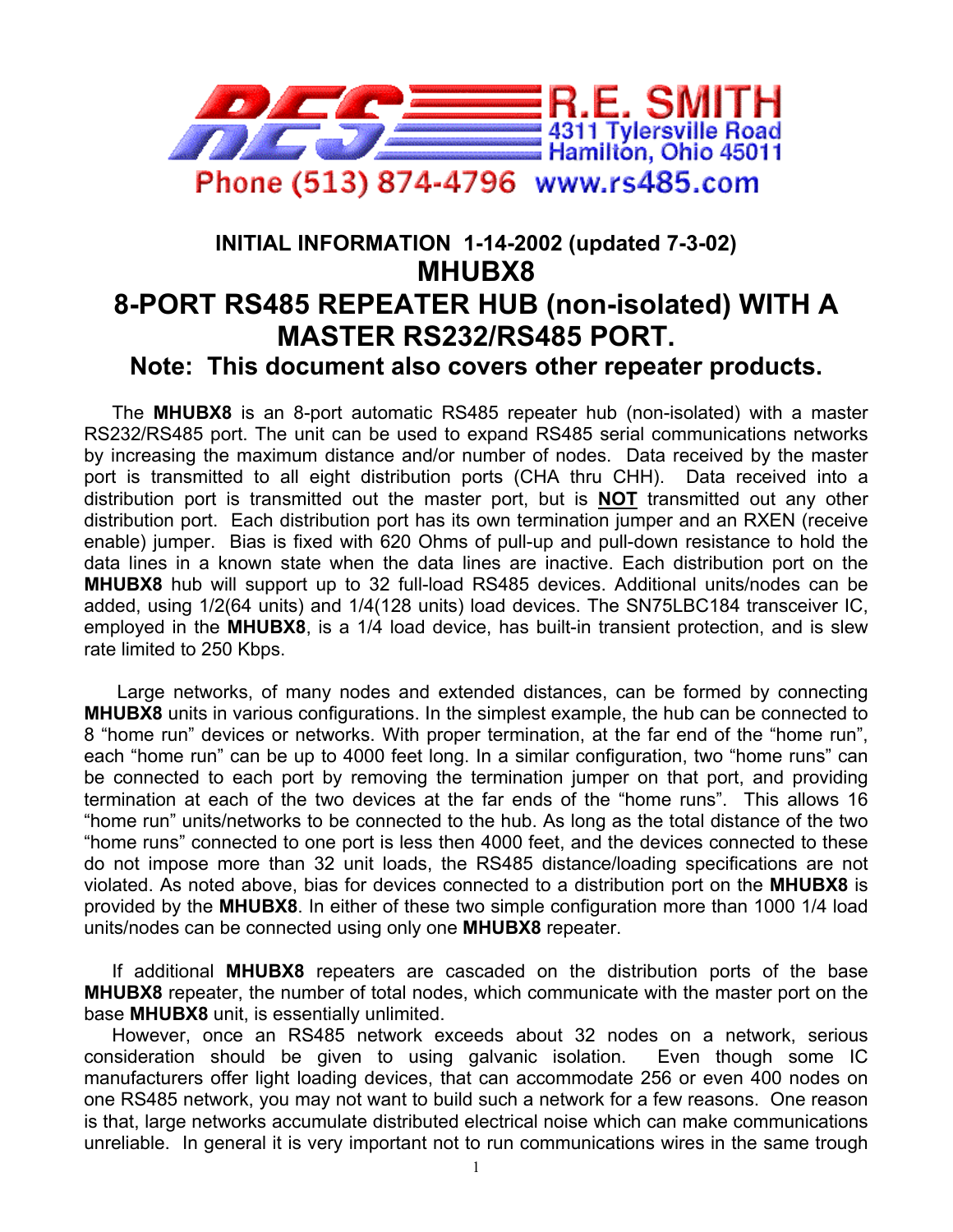or conduit or in parallel with AC power cables. Maintain as much distance as possible and cross any power cable at a right angle. While shielding is not specified for RS485 systems, it can help in many instances. By "isolating" sections of a large network, the accumulated noise on one isolated leg is not so likely to cause a data error that will propagate to another leg of the network. Galvanic isolation will break a large problem into several small, but manageable ones. Galvanic isolation can also help eliminate "ground loops."

 Another potential problem with large networks without isolation, is that severe damage can occur to your entire system, if a high voltage source is connected (accidentally or otherwise) to your communications lines. Your entire network could be damaged. With galvanic isolation the damage is generally limited to only one leg of the network, except in extreme cases of very high voltage (induced by lightening for example). While it goes against conventional wisdom, and can potentially cause a problem with circulating currents by grounding a shielded cable at both ends, this method is very effective at keeping induced lightening noise away from the communications lines. In the alternative, ground one end of the shield and connect the other end to ground through a bi-directional transient protector (from a few volts to a few hundred volts depending on the situation). R.E.Smith also provides an extensive line of optical/transformer isolated repeaters and multi-port repeaters as well as a series of fiber optic products which provide very high isolation. These products are extremely effective in applications involving industrial control, large RS485 networks, outdoor data links between buildings, etc.

The 9-35VDC power for the **MHUBX8** hub must be provided externally. R.E. Smith can supply a suitable outlet mounted power module as an option. This raw DC is connected to user accessible terminal labeled "C/V" if jumper J8B is installed. If J8A is installed the terminal "C/V" is connected to common. On some early models the jumper should remain in the J8A position to avoid causing a short circuit of the input power.

Because the **MHUBX8** master port is both RS232 and RS485 compatible, you can communicate with the devices connected to the distribution ports in either protocol. This allows a convenient way to connect the **MHUBX8** to a desktop computer or laptop without the need for a separate RS232 $\Leftrightarrow$ RS485 converter. You can also trouble shoot an active network by connecting a monitoring computer to the master port which is not being used for control. For example, if the network control is thru the **MHUBX8** RS485 master port, by connecting a laptop, or other computer, with an available serial port to the **MHUBX8** RS232 master port you can monitor the data that is received into CHA thru CHH. Data **cannot** be sent from the monitoring computer in this mode or a data collision could occur with data coming into the master RS485 port. However; if the master RS485 port is disconnected so that no data collision can occur, full operation and control can be done thru the master RS232 port on the **MHUBX8**. Transmit control on the **MHUBX8** RS485 ports is fully automatic and will work at baud rates from 300-115.2Kbps (up to 250Kbps in RS485 only mode).

In general RS485 is designed for multi-drop, "daisy-chain" operation over a single twisted pair cable with a nominal characteristic impedance of 120 Ohms. This cable is usually 24AWG. Category-5 cable will generally work well in most instances even though its characteristic impedance is 100 Ohms. "Tap points" or "T" connections should be short to eliminate reflections. It is possible to connect several RS485 circuits in parallel if the distances are below about 200 feet per leg @ 9600bps. At greater distances and higher data rates, the cable impedances add up and load the network. In addition there is no good way to add terminations resistors at the ends of a "star" network. The combination of the cable impedances and/or termination resistors will load the network and can make communications